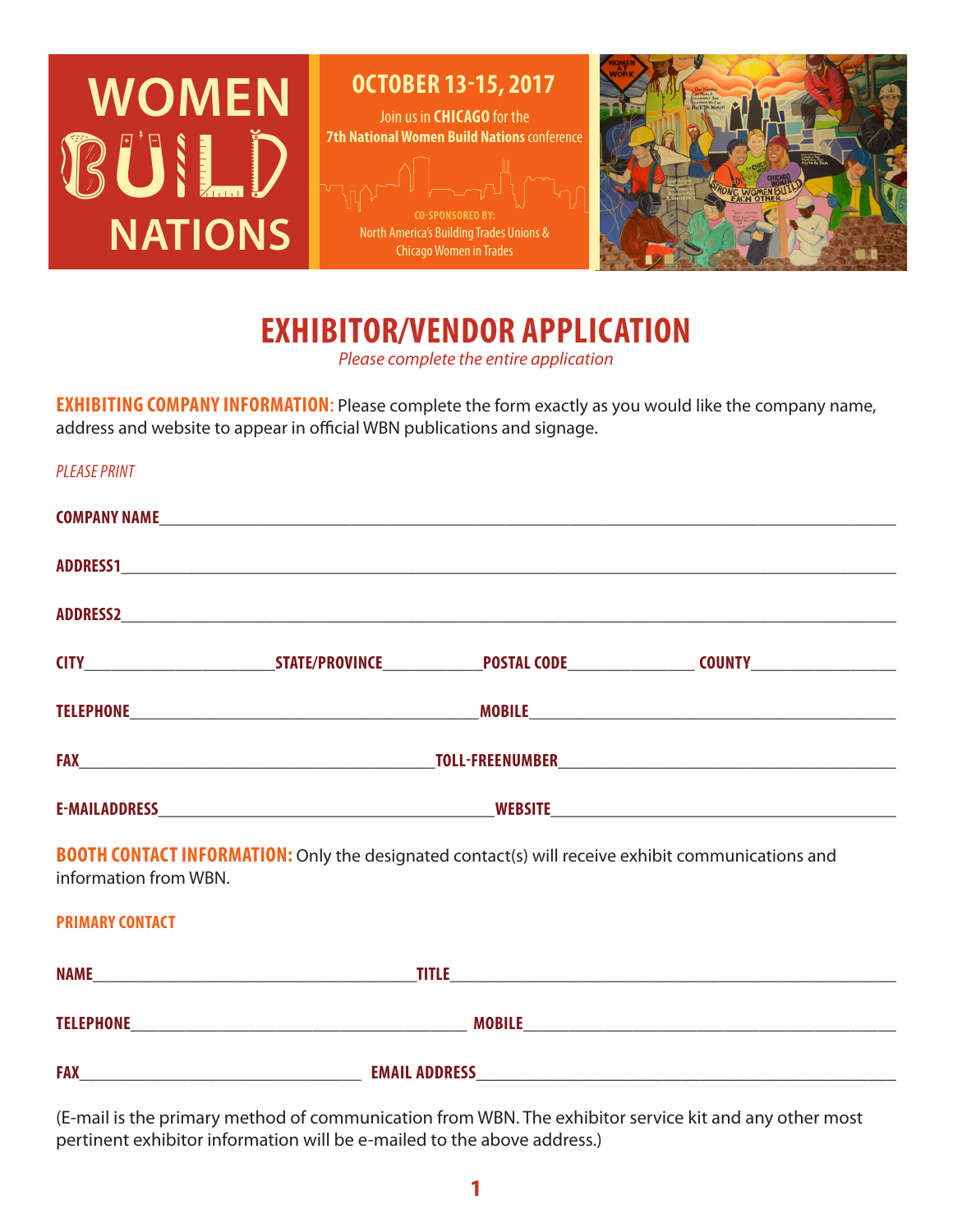## **6 X 8' BOOTH (CHECK ONE)**

 **I am ( wish to be) a conference sponsor in the amount greater than \$2500.** I would like to receive the complimentary exhibit/vendor space and full registration for 2 people to attend the conference.

**\$750.00 Exhibitors and/Vendor Fee** (includes one registration for the conference)

### **EACH STANDARD BOOTH TO INCLUDE:**

- **•**  6'x8' area
- **•**  Two (2) Chairs
- **•** One (1) covered and skirted table
- **•** One (1) 8" x 44" booth ID sign
- **•**  One (1) wastebasket



#### **TENTATIVE VENDOR/EXHIBITOR SCHEDULE**

| <b>EXHIBITOR/VENDOR MOVE-IN</b>  | Friday, October 13, 2017 | Noon to 4pm                                                       |
|----------------------------------|--------------------------|-------------------------------------------------------------------|
| <b>EVENT OPENS</b>               | Friday, 10/13/17         | $6$ pm-8:30 $pm$                                                  |
| <b>EVENT OPENS</b>               | Saturday, 10/14/17       | 8:00am-8:30pm (includes breaks & downtime for exhibitors/vendors) |
| <b>EXHIBITOR/VENDOR MOVE-OUT</b> | Saturday, 10/14/17       | 8:30pm                                                            |

## **PAYMENT:**

| Please make check payable to: Chicago Women In Trades<br>(WBN Tax ID E9971-9088-01) |  |
|-------------------------------------------------------------------------------------|--|
| <b>OCHARGE:</b> VISA MASTERCARD V AMEX AMOUNT \$                                    |  |
|                                                                                     |  |
|                                                                                     |  |
|                                                                                     |  |